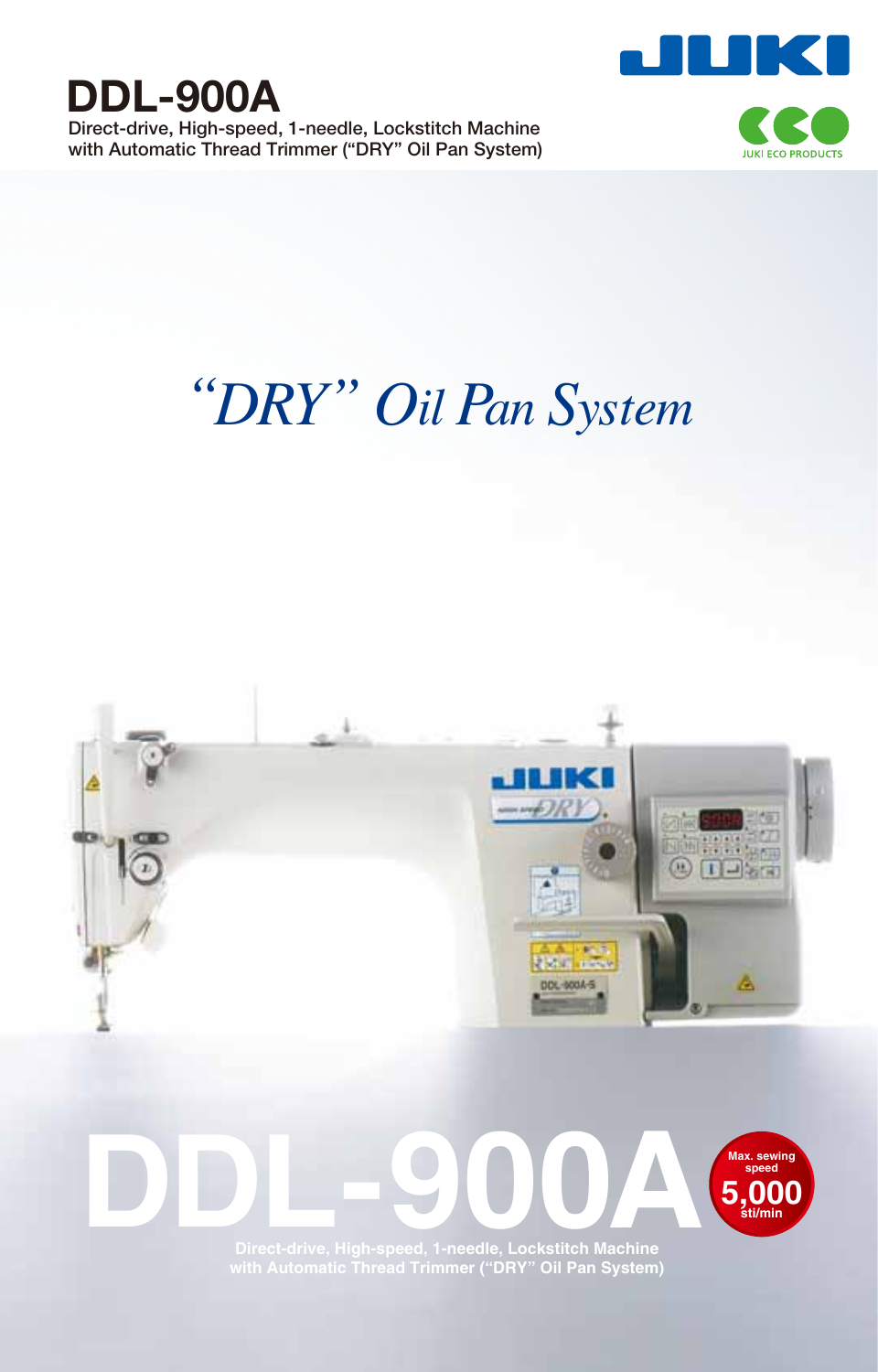# **E** Thread trimming speed and **Example 20 High-speed lockstitch machine with** the state of the Highly-functional control panel **an automatic thread trimmer which is provided with a new dry oil pan system**

control box and control panel into a monolithic body is now provided with a new dry oil pan mechanism. It not only eliminates oil stains on sewing products, but also further enhances workability and maintainability.

The sewing machine which integrates the direct-drive motor,

In order to prevent oil stains on sewing products, the sewing machine has adopted the "DRY" Oil Pan System which is integrated into the sewing machine bed. The needle bar is lubricated with a smaller quantity of oil as compared with the conventional model. In addition, oil which externally splashes is shielded by the newly-developed frame oil recovery mechanism and automatic oil circulation mechanism. The new structure contributes to the achievement of the maximum sewing speed of 5,000sti/min and also to increased productivity.

### **Thread trimming speed and**  *hook adjustment*

The thread trimming speed is 300sti/min, which is the highest among the equivalent class models. This speed is 1.5-fold faster than the conventional model, there by contributing to increased productivity. In addition, a hook adjustment hole has been provided to enable fine adiustment of the hook.



**<Prevention of oil splashes from the frame>** The frame mechanism employs a market-proven forced lubricating method and prevents oil from splashing outside through the newly added frame oil recovery mechanism and automatic oil circulation mechanism, thereby eliminating oil stains on sewing products.

Since the LED lights cast their light exactly downward to illuminate the needle entry area from the right and left sides of the needle bar, sewing work can be carried out more easily as compared with the use of light from one direction. In addition, the illuminance of the LED lights can be adjusted in five steps and can be used as an auxiliary light for work

JUKI's sewing machine which is provided with a thread trimmer is also provided as standard with the renowned needle breakage preventing function. The main shaft angle control works to prevent needle breakage even when the touch-back switch is used to perform reverse feed stitching. The height of the touch-back switch is adjustable according to the items to be sewn.

Oil is stored in the oil-shielded made of highly rigid aluminum die cast which is integrated into the machine head and provides increased cooling performance. The new oil-shielded has increased sealing performance as compared with a plastic oil tank and effectively prevents oil leakage and tank breakage. Furthermore, as the tank has a capacity of 450cc, which is equivalent to that of the conventional model, the frequency of oil replenishing does not change. These features ensure a reliability of mechanical parts as high as that of the conventional model.



#### **"DRY" Oil Pan System (oil pan which does not use oil) NEW**

**Elimination of oil stains on sewing products** 

#### **Provided as standard with LED lighting which illuminates the needle entry area** *F*

**Oiling and oil-quantity checking** 

**can be done with ease**

## **Highly-functional touch-back switch** *G*

# **Elimination of oil stains on sewing products**<br><Adoption of a dry oil pan> *A B C D*

The oil hole is located on the top of the machine arm. The oil quantity can be easily checked with the oil gauge mounted on the

top of the bed without tilting the machine head.



#### **Broadened range of adjustment of the hook oil quantity**

The adjustable range of the oil quantity in the hook has been broadened to enable fine adjustment. In addition, the bottom of the underside cover contains an oil-quantity adjustment marking which helps prevent oiling errors. As a result, main tainability is improved.





Provided with a password lock function



Underside cover without a concave-convex shape







Oil quantity adjustment marking

Oil quantity adjust pir







#### **Compact and small energy-saving direct-drive motor**

![](_page_1_Picture_20.jpeg)

The control panel which belongs equivalently to the highly-functional CP-180 family is built into the control box. With this panel, various sewing data ranging from the sewing speed to the production support functions can be adjusted. In addition, the control panel has been newly provided with a password lock function to restrict panel operation. The machine may be used simply by entering any given passcode number.

![](_page_1_Picture_22.jpeg)

#### **Space-saving control box** *I*

The compact control box which is integrated into the sewing machine has adopted the external port system equipped with a power switch. This facilitates setup of the sewing machine and any retrofitting of accessory device(s).

In comparison with the conventional V-belt driven sewing machine, the sewing machine driven by the direct-drive motor saves power consumption by 25%. Furthermore, the new retry control helps increase the material penetrating power of the needle by approximately 10%.

*J*

#### **Highly-functional control panel**

mechanism

![](_page_1_Picture_15.jpeg)